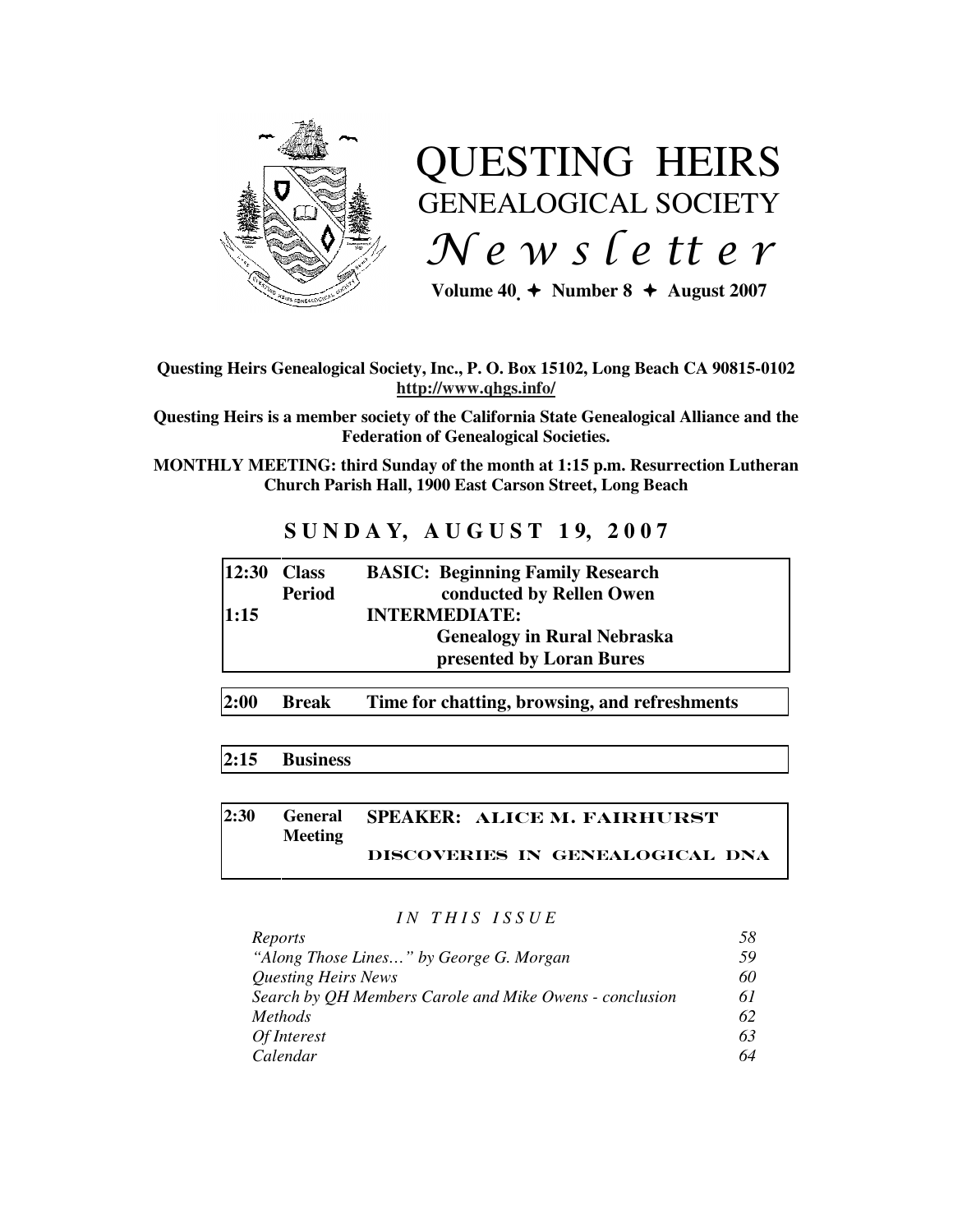#### **A U G U S T M E E T I N G**

#### **INTERMEDIATE CLASS Genealogy in Rural Nebraska**

Loran will present a case study using obituaries, land records, probate records, and other sources from Nebraska. As often happens, some of the records contained errors, and no one source had enough information to solve the puzzle!

#### **SPEAKER: ALICE M. FAIRHURST**  DIScOVERIES IN Genealogical dna

Alice is a Genetic Genealogist and Genealogical Researcher. Besides chairing the DNA Interest Group for the Southern California Genealogical Society in Burbank, she also chairs the YSNP tree for the International Society of Genetic Genealogy (ISOGG.org)—i.e. the list of mutations on the Y-chromosome that determine haplogroups. A genealogist for more than 40 years, she has done research on lines in the U.S., Canada, Scotland, and Ireland.

Her talk will provide answers to the following questions: 1. What is the difference between genealogical DNA, forensic DNA, and medical DNA? 2. Which are the best known companies doing genealogical testing in the U.S., and what are the differences among them? 3. Why can men test both Y-DNA and mtDNA and women can test only mtDNA? 4. Which lines can I test with my own DNA? 5. Is DNA enough to prove relationship without genealogical (paper trail) proof? 6. Can DNA help break down a brick wall in my research?

#### **MEMBERSHIP REPORT Sally DAVIS (562) 429-7803**

| <b>IULY MEETING ATTENDANCE</b> |                 |           |  |  |  |
|--------------------------------|-----------------|-----------|--|--|--|
| Members: 31                    |                 | Guests: 0 |  |  |  |
| <b>NEW MEMBERS</b>             |                 |           |  |  |  |
| Michael REAGAN                 | Family          | 9/07      |  |  |  |
| Michael SCULLY                 | Individual 9/07 |           |  |  |  |

#### **R E F R E S H M E N T S Georgie (Peterson) LYONS (562) 432-4908**

Thanks to our July hosts: Sally DAVIS Carole OWENS Cheryl TARDIF

Our August hosts will be Tricia BURES Jeanette JONES Linda RYAN

#### **F I N A N C I A L R E P O R T David WERTS (562) 431-7790**

| \$1,120.92                                    |  |  |  |  |
|-----------------------------------------------|--|--|--|--|
| \$1,401.56                                    |  |  |  |  |
| \$3,344.46                                    |  |  |  |  |
| \$26,066.08                                   |  |  |  |  |
| \$2,548.42                                    |  |  |  |  |
| \$3,533.54                                    |  |  |  |  |
| These numbers are somewhat skewed from        |  |  |  |  |
| previous years by sales of George G. Morgan's |  |  |  |  |
| books. Without the book sales:                |  |  |  |  |
|                                               |  |  |  |  |

| $1st$ Half 2007 Income   | \$1,111.82 |
|--------------------------|------------|
| $1st$ Half 2007 Expenses | \$2,572.25 |

*Copyright* © *2007, Questing Heirs Genealogical Society, Inc.* 

*Permission to reprint original items from this publication is granted, provided that the reprint is used for non-commercial, educational purposes, and that the following notice appears at the end of the article: Previously published in Questing Heirs Genealogical Society Newsletter, Vol. 40, No. 8, August 2007.* 

*This newsletter is published monthly as a benefit for members of Questing Heirs; it is not meant to be sold. Those who are unable to attend our meetings but wish to subscribe to the newsletter may purchase a newsletter-only membership for \$12.00 a year. To join, please use the membership application on the outer cover of this newsletter.* 

**NOTE: Submissions for the September Newsletter are due by August 26, 2007.**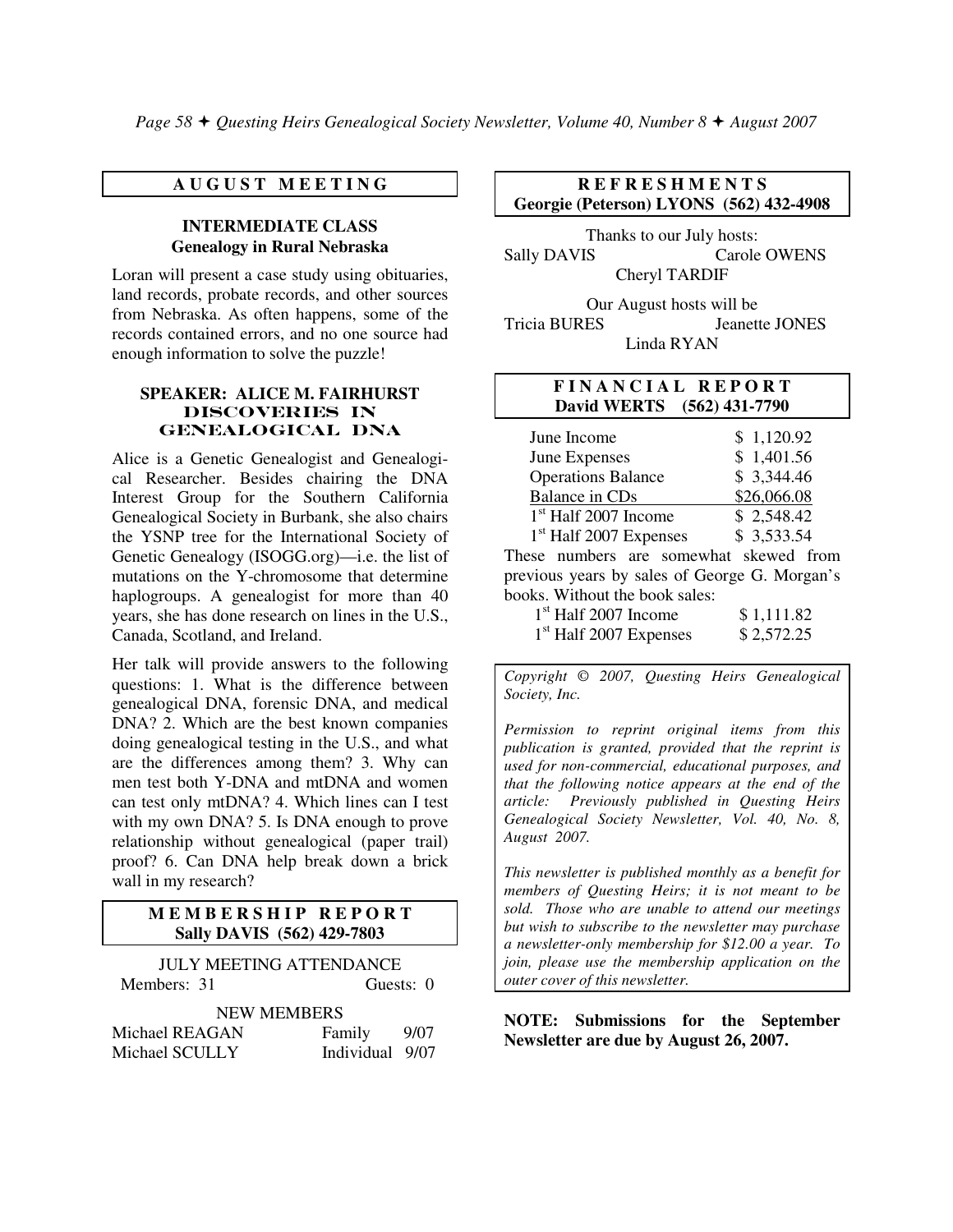### **"ALONG THOSE LINES…" by GEORGE G. MORGAN**

## **Finding clues among the yearbooks**

My cousin Penny loaned me the college yearbooks for her mother's years at Brenau College-Conservatory in Gainesville, Ga., a while back. The name of the yearbook is Bubbles and the one I am browsing as I write this column is dated and copyright 1932. What a marvelous look into the past! Brenau is of interest to me because my mother and two of her three sisters attended, with some overlap of years.

I enjoy family academic yearbooks on several levels. They provide pictures of the environment in which my family members spent a significant period of their formative years.

I can see the buildings, the instructors (often dour!), the students and the ways they dressed and wore their hair, school and/or athletic uniforms, the various groups and their activities, and the individual "biographical sketches" that accompany the seniors' class photographs. These bios often contain cryptic or mysterious references to school-year hijinks and adventures. However, they are always interesting for their references to the activities and organizations in which the student participated. They often include the aspirations for the future that the student has espoused. And it's always interesting to see what the person actually ended up doing for a living.

In the 1932 Bubbles, Penny's mother, Beth Weatherly, is shown to have received a diploma in art, and she was a member of Theta Upsilon. The verbiage of her biographical sketch reads as follows—brackets are mine.

"Entered from Meredith [College] '29; North Carolina Club 2, 3; Secretary-Treasurer of N.C. Club 3; Brush and Palette Club 2, 3, 4; Vice-President Brush and Palette Club 4"

This information tells me that she entered Brenau in the fall of 1929 and graduated in 1932. Her academic records from Brenau can

probably be obtained from the registrar's office. However, this entry points me toward Meredith College for prior information and transcripts.

During her tenure at Brenau, Beth joined a sorority and there may be records at Brenau of her activities or at the sorority's national headquarters.

The references to the clubs are followed by numbers that represent the academic year(s) in which she participated and held offices. I certainly want to learn more about those groups, both from the yearbook and from the school.

Interestingly, though, for each senior's photograph is an accompanying baby picture. Not only is this a cute touch, the baby picture might help identify Beth in other juvenile photographs that other people failed to label.

The senior class wrote its "Last Will and Testament" and other literary gems for inclusion in the yearbook, again providing a small glimpse into the character (or antics) of each person.

These academic publication gems are often found among the possessions from your parents, aunts, uncles, and grandparents. Your cousins may also have inherited them.

If you can't trace a yearbook within the family, the schools that your family members attended may well have a copy in the library's collection. I've also been successful occasionally in locating a copy for myself in a used bookstore in the town in which the school was located. And don't forget to check eBay; you never can tell who is trying to clean house and is willing to let one of these gems be sold.

Family history can be found in many, many places. Don't overlook yearbooks for facts, clues, and a lot of smiles along the way.

## **Happy Hunting!** George

*©2006 Copyright George G. Morgan.*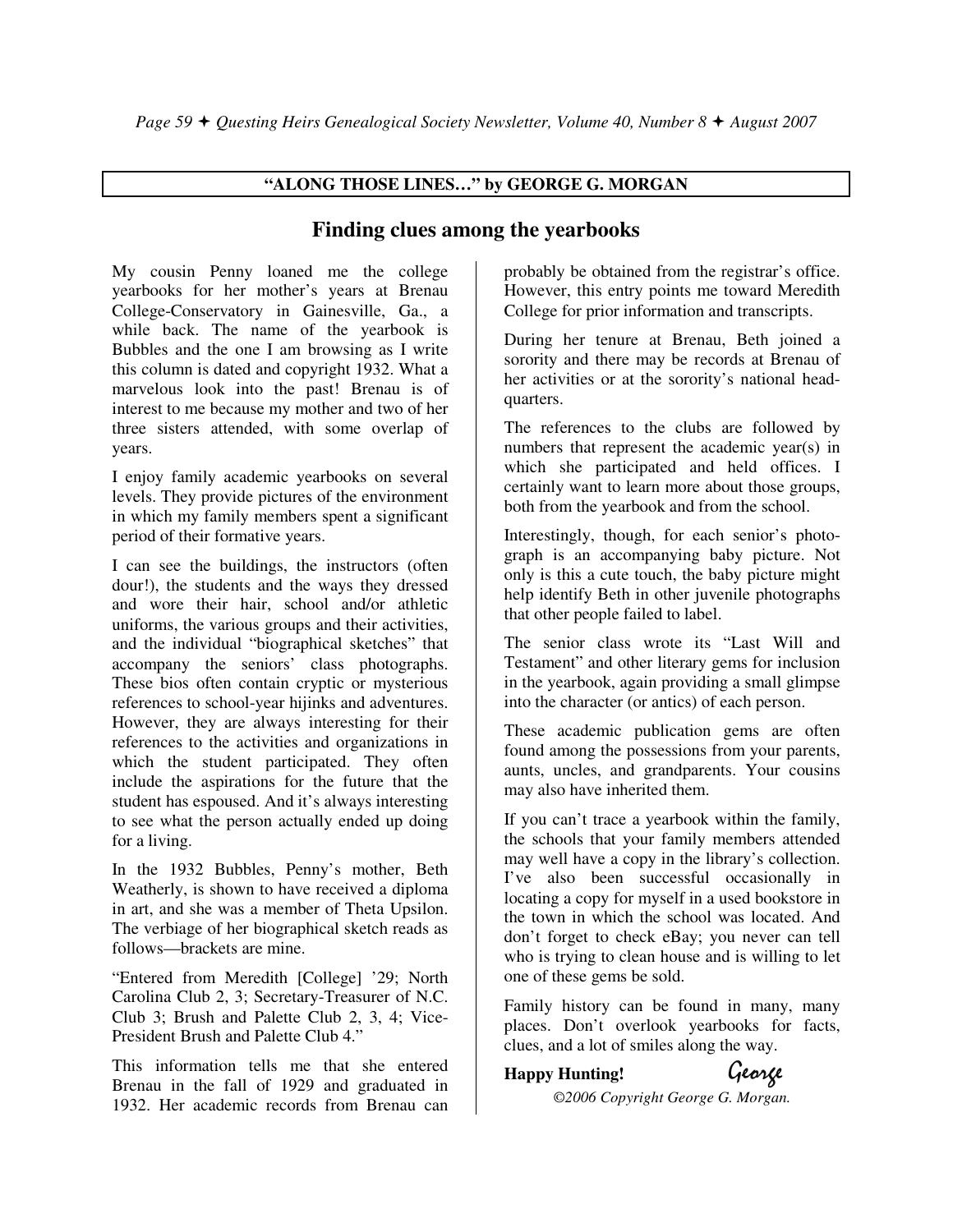### **Q U E S T I N G H E I R S N E W S**

#### REMINDER

September is membership renewal month for Questing Heirs members. You can pay your annual dues at our September meeting, or you can complete the form on the back of this newsletter and mail your check to the Society's Post Office Box. Membership levels are also listed on the back of the newsletter. If you have any questions, please contact the Membership Chair, Sally Davis (phone 562-429-7803). Thanks for your continuing support.

#### **PRESIDENT'S MESSAGE**

Hello again!

I'm sorry that I missed the last meeting. I came down with the flu, and boy am I glad that's over!

Our library committee will be meeting soon at the Long Beach Main Library to place our past exchange newsletters in boxes for you all to read in our genealogy corner. Did you know that Linda Artuso picks them up at our post office box and places them in an envelope each month? If you would like to read what the other Southern California societies are doing, give them a look over.

We are working closely with the library staff on a few other changes. They want to have a checkout shelf of books to take home. This will mostly be general how-to type books. So stop by and see what we are doing!

I may have mentioned before that we cleaned up our cupboard located in the church. We have some extra magazines and donated books from that effort that we will be putting out to sell. So look for the "**FOR A DIME, IT IS MINE**" sign. This money will be put into our Library Fund.

Our August DNA program sounds like it will answer many of the questions I have. I am looking forward to it. See you soon!

Liz Myers

## Get Well Wishes to…

Charlotte Llewellyn, who broke her right arm on July 7. After spending a few days in the hospital, she returned home to convalesce, and we wish her a very speedy recovery.

## $\mathbb{Z}$  and the set of  $\mathbb{Z}$

#### **SUPPORT YOUR LOCAL SOCIETY** by Jana Sloan Broglin, CG

Support your local society. The title may be a bit of a take-off on the old movie, "Support Your Local Sheriff," but the meaning is basically the same. Support. Do you support your local genealogical society? Been meaning to go to a meeting but haven't? Don't have any ancestors from the area? Think again! Even if you don't have any ancestors in the area where you live, you can contribute to the local society by helping transcribe records, give speaking ideas for the meetings, or even bring cookies. Remember, someone where you DID have ancestors may be thinking the same thing. Why should I contribute? Wouldn't you love it if they helped transcribe records you needed in your research?

If you live in a state with an active statewide society, attend those seminars and conferences. Speakers at these events can give insight to genealogical research not only within the state but out-of-state as well. Exhibit halls can have everything from books and CDs to DNA testing and information, and genealogical supplies. Many of the regional and state conferences also have local societies exhibit. What better way to find out about a society than to speak to representatives of that organization? Local society exhibits may also have publications for sale as well as a calendar of their society meetings.

So get out there! Support your local society.

*A Tip from the Pros in Ancestry Daily News, 16 Mar 2007. Copyright ©2007, The Generations Network, Inc.*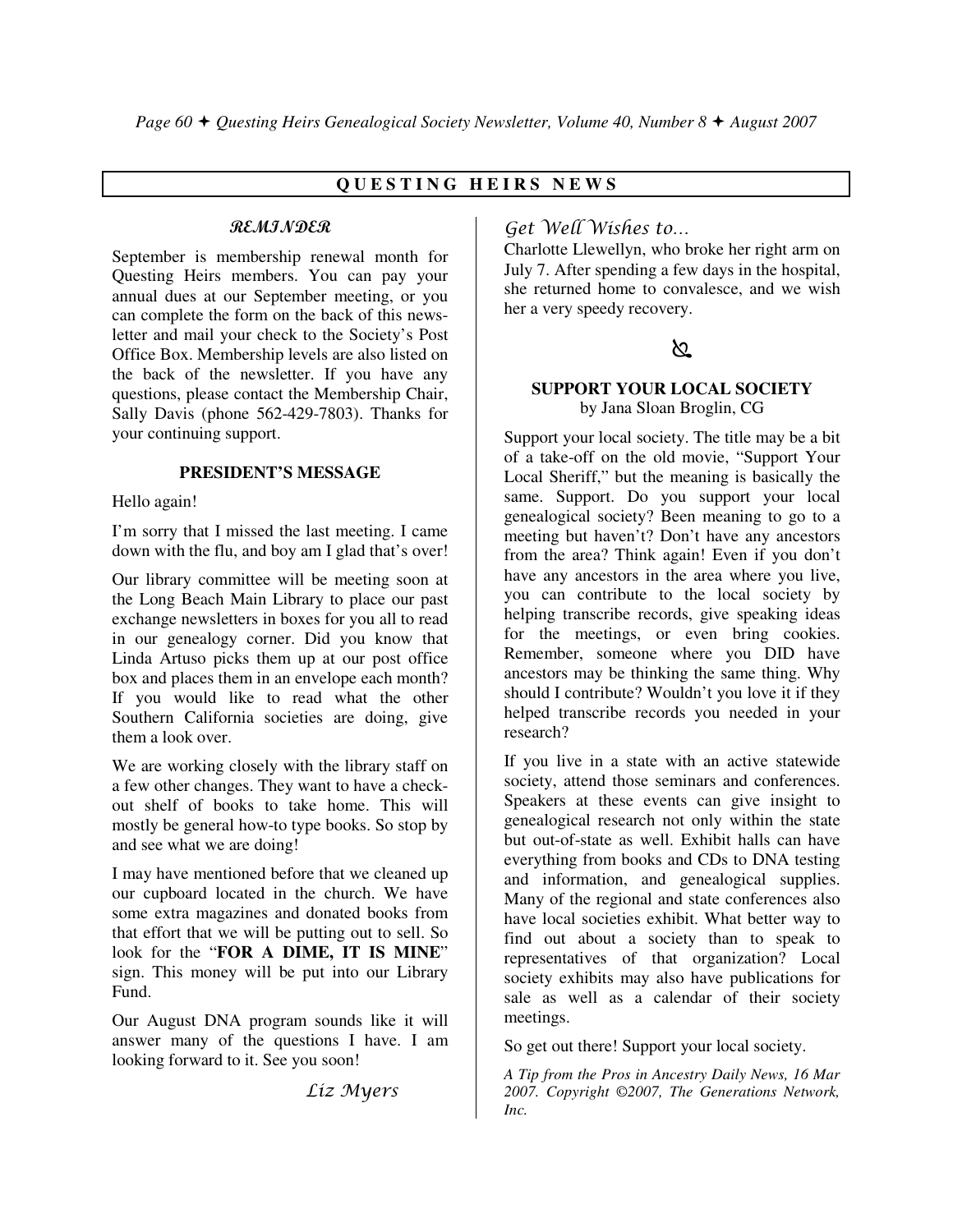#### **SEARCH BY QH MEMBERS CAROLE AND MIKE OWENS**

#### *Continued from last month…*

We made a trip to Madison, Jefferson County, Indiana. At the local library we viewed the books and found that an Irish Catholic Church was there. The church was being preserved, but was no longer in use. The 1880 census indicated that the children had been attending school while Thomas worked in the starch factory and Jane kept house. We also found an historical map of Madison for sale. From it we located a small white house that may or may not be the same house that was there in the 1880s. We took pictures of the house and the church and left feeling successful.

At another lecture, we learned that the St. Louis County Library had a listing of names for some obituaries for some years on the internet. We searched and found what we thought were the obituary dates for Jane Kelly Owens and Thomas Owens. After a brief phone call to the library, we requested copies of the obituaries (cost \$1.85). We received and reviewed the obituaries. We were so excited because these were the correct family members.

In 2006, reviewing the Ancestry.com home page, we noted Civil War pension records. On a lark, we searched for Thomas Owens and Jane Kelly Owens. There were several men named Thomas Owens in various states that had served in the Civil War, but there was only one Thomas Owens with a wife named Jane located in St. Louis, Missouri. We dallied around and didn't send for the records.

We have been to Ireland three times. Ireland is lovely with lush green hills. We had searched "genuki" and found what we thought were likely places for the Owens family in Fermanagh. We have searched north, east and west. We have done tourist things and genealogy research. We have been to the libraries in Dublin. There was a Timothy Owens in Abbeylara, Longford, that still needs further research. We have been to PRONI-northern Ireland where we reviewed films and books. We have been to several

Heritage Centers with little luck. Even for minor research, one center wanted £185. Most centers will not even look at their indexes. Heritage Centers are for-profit, unlike here in the USA where one finds so much free.

In 2006, we made another trip to the Salt Lake City Family History Library in Utah. While looking at the computer, we noticed the library had a subscription to the NEHGS, and we selected Massachusetts vital records from among their offerings. From previous lectures, we knew many Irish came into Boston and New York. We searched for marriage records for Jane Kelly first. None of those eight records seemed right. Then we searched nine records for Thomas Owens and found a marriage recorded August 1864 that included both Jane and Thomas and with the correct parents (matching their death certificates). Serendipity. Jane and Thomas were married in Chelsea, Suffolk County, Massachusetts. We would not have been looking for a marriage in Massachusetts four years before the date indicated in the 1900 census that showed they had been married for 32 years—putting the year at 1868. There is still some more research to be done. Jane's parents might have come in the same year from Ireland. That is yet to be proved (another day).

This year (2007), we finally sent for the pension and civil war records. We now know that both Jane and Thomas indicated in the papers that they were from Galway. There are two Heritage Centers for Galway. Our plan is to bite the bullet and just pay the dough. Only if we definitively find the correct family and town will we return to Ireland.

Tuam seems likely for Kelly and Manion. There are a lot of John Kellys in Galway, but Manion is an uncommon name. Maybe Owens and Grahams are close by, if we are lucky. Longford is also not that far. More research still needs to be done, but now we are hopefully over the pond in the correct counties.

Carole Owens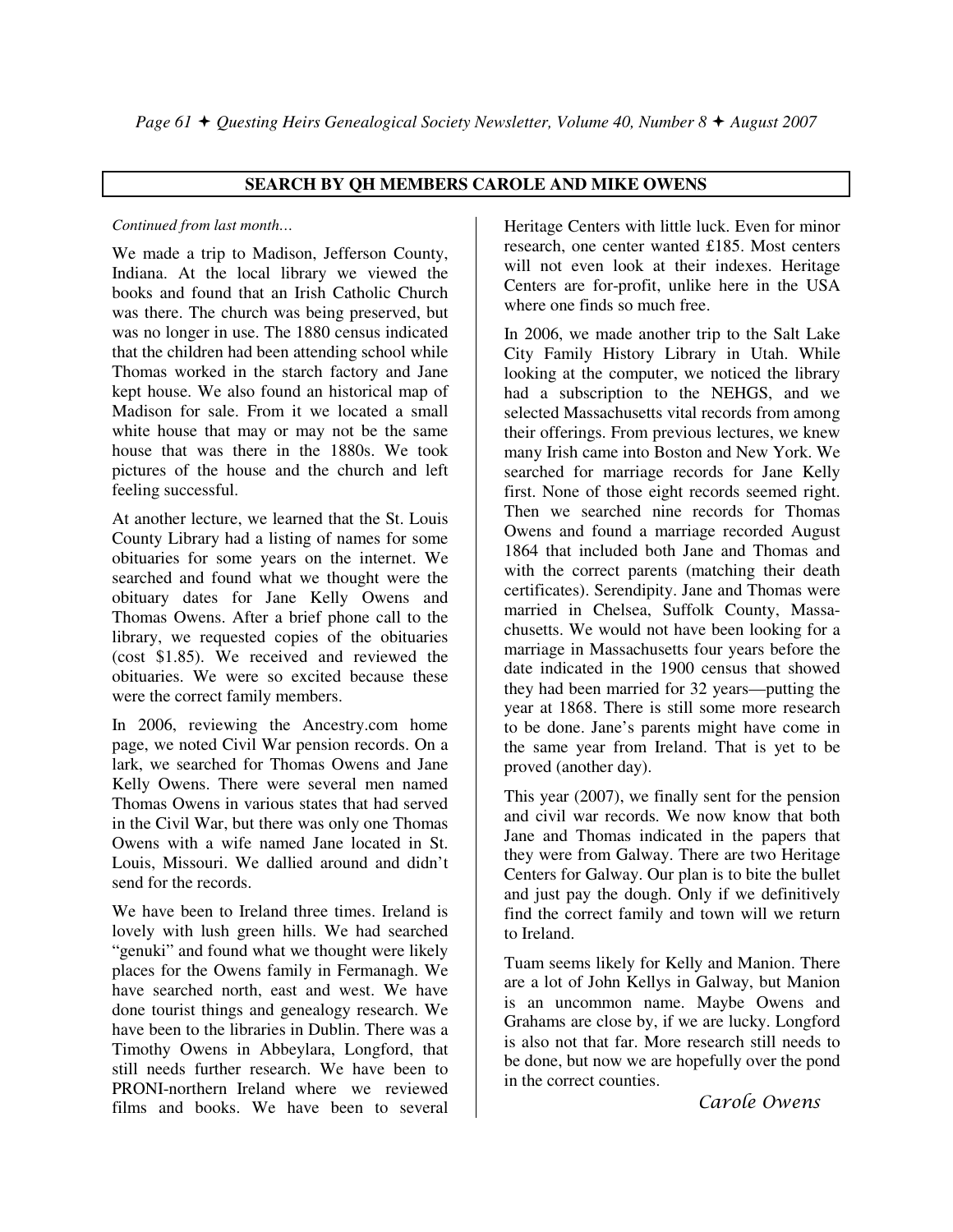#### **M E T H O D S**

#### **INDICATING A RUFNAME?**  by S. M. Hughes

I'm curious. When an individual in my database is known by his or her middle name (as in Thomas Woodrow Wilson), is there a proper way to indicate that fact when recording the name? I've read that, in Europe, an underline is used in some official records to indicate which name is the "rufname" or "call name," but that its use is inconsistent. My genealogy program makes no provision for underlining text. Anyway, when exchanging genealogical information on the Internet, underlining text would create confusion and annoyance.

Is there no generally recognized convention among genealogists? Quotation marks around the middle name make it appear to be a nickname. That's misleading. It shouldn't be recorded as an AKA either. I've considered an asterisk placed before the name so that it won't appear to be a footnote reference. What are other people doing?

[Editor's Note: In some countries and religions, children are given prenames or saints' names at baptism in addition to their given name or rufname (call name). For example: Johan Georg SCHMIDT—Johan is the prename and Georg is the rufname. A rufname is not the same as a middle name or a nickname. The rufname would be the name Georg was called throughout his life. In genealogy programs and in genealogy reports you would generally want to include the full name, with the prename and rufname as well as the surname: Johan Georg SCHMIDT. You would want to indicate in reports that Johan George went by the name of Georg and a generally accepted way to do that is by showing the name: Johan Georg "Georg" SCHMIDT.

By the same token, you could show Thomas Woodrow "Woodrow" WILSON to indicate that this is the name he was called by. The "AKA" or "alternate" field in your genealogy program is another proper place to include whatever name—rufname, middle name, or nicknamethe person used. Genealogy programs vary in whether they display (and how they display) the "AKA" name in reports. Another option in some software is to add a new "fact." You can name the new fact whatever you want. Make sure you add the fact to any reports before printing them.]

*Previously published in RootsWeb Review: 11 April 2007, Vol. 10, No. 15.* 

#### **"WIDOWED" DOESN'T ALWAYS MEAN THE SPOUSE IS DEAD**  by Tom Humphrey

Widowed does not always mean that the spouse is dead. When researching my ancestors and relatives from the 1870s through the 1920s, I have found on several occasions that my aunt, cousin, or great-grandmother was "widowed." In trying to find when the spouse died, I found out—to my surprise—that the spouse was not always dead, but living with other relatives or married again.

One example is: my great-aunt Josie was listed as widowed and living with her grown children in North Dakota in 1900. Well, I thought poor Karl had died just as the children were grown and he could enjoy his later years.

Then I accidentally saw his name in a Minnesota census. Yes, it was the right age. Yes, he was born in Germany. "What's going on here?" I wondered. Karl was living with a daughter of a previous marriage and he listed himself as "D" (divorced) while Aunt Josie had listed herself as "Wd" (widowed).

Josie's first husband did die young back in Kentucky, but she remarried. Should she have listed herself as widowed? I found several instances where the woman listed widowed, but the man listed divorced. This seemed to be a trend as divorce was frowned upon.

Keep looking until you are sure "Wd" means widowed.

*A Quick Tip from The Ancestry Weekly Journal, 16 July 2007. Copyright ©2007, The Generations Network, Inc.*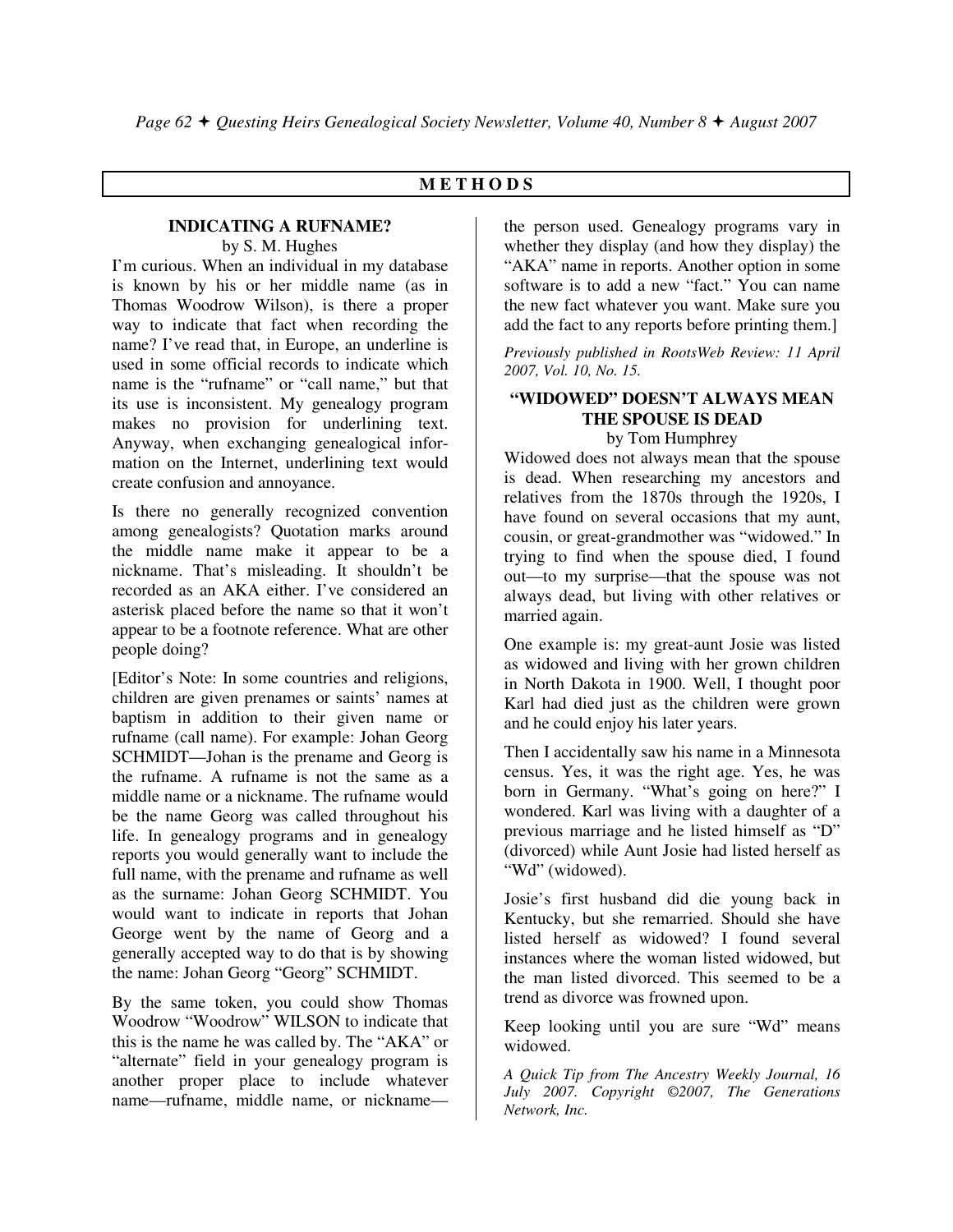#### **O F I N T E R E S T**

#### **WHAT IS ISOGG?**  www.isogg.org

As indicated in the introduction to our August speaker on page 58, Alice Fairhurst is associated with DNA projects for both the Southern California Genealogical Society and ISOGG. While most of you are probably acquainted with the SCGS, you may not know what the International Society of Genetic Genealogy is.

This organization was founded in 2005 by DNA project administrators who shared a common vision for the promotion of genetics and its use in genealogy. They work to accomplish this purpose through workshops, their website, a speaker's bureau, forums, and meetings. Those of you who attended the SCGS Jamboree in June may have noticed that ISOGG had a booth there.

ISOGG is a non-profit society not affiliated with any commercial for-profit company. It currently has about 3,000 members from many countries around the world.

If you are interested in learning more about the use of DNA testing and its application to genealogy, you can visit the website listed above. You can also subscribe to their forum at http://groups.yahoo.com/group/ISOGG to listen in on the conversation or ask a question of your own.

#### *CONNECTIONS* **AT THE INDIANA HISTORICAL SOCIETY**

This fall the Indiana Historical Society will launch on its Web site *Online Connections*—a valuable new research tool. *Online Connections* will contain the types of genealogical data (name lists and indexes for rare source material) published since 1961 in *The Hoosier Genealogist* or since 2006 in *THG: Connections.* Publishing on the Internet will make the data easily searchable and open access to researchers worldwide.

Because new genealogical data will appear regularly in *Online Connections* rather than in the journal, it will be published only twice each

year—in June and December, starting with volume 47 for 2007. *Connections* will contain more pages. With extra space, more stories will be shared and historical experts will publish more in-depth articles on where to find resources and how to research, document and write family history.

 *Announcement in the IHS newsletter, The Bridge.*

#### **HERITAGE QUEST ONLINE**

Connie Moretti, the speaker at our July meeting, mentioned that Heritage Quest is available online at home for anyone with a Long Beach library card. The following is how you can take advantage of this source for free.

- Go to www.lbpl.org.
- On the left side select Data Bases—the A-Z list
- Select Heritage Quest (Genealogy) Outside the Library
- In the barcode box, enter the number on the back of your library card.

You then have access to the five Heritage Quest categories offered: Census, Books, PERSI, Revolutionary War, and Freedman's Bank.

*Contributed by Jeanette Jones* 

#### **LOST COLONY DNA PROJECT** www.lost-colony.com

"Are you one of the lost Colonists [of the Roanoke settlement of 1587]? Could you be the key to unraveling the greatest mystery in America today? Find out by using a combination of DNA testing and genealogy.

"If your family descends from the Eastern Carolina area, if your family has an oral tradition of Lumbee or other Native American ancestry from the Eastern United States, or if your family includes one of our "most wanted" surnames, join our Lost Colony DNA Project with Family Tree DNA." [See the website above for a list of the surnames.]

Also, a symposium is being held at the Lost Colony Center for Science and Research Sept. 7- 9, 2007, in Williamston, North Carolina.